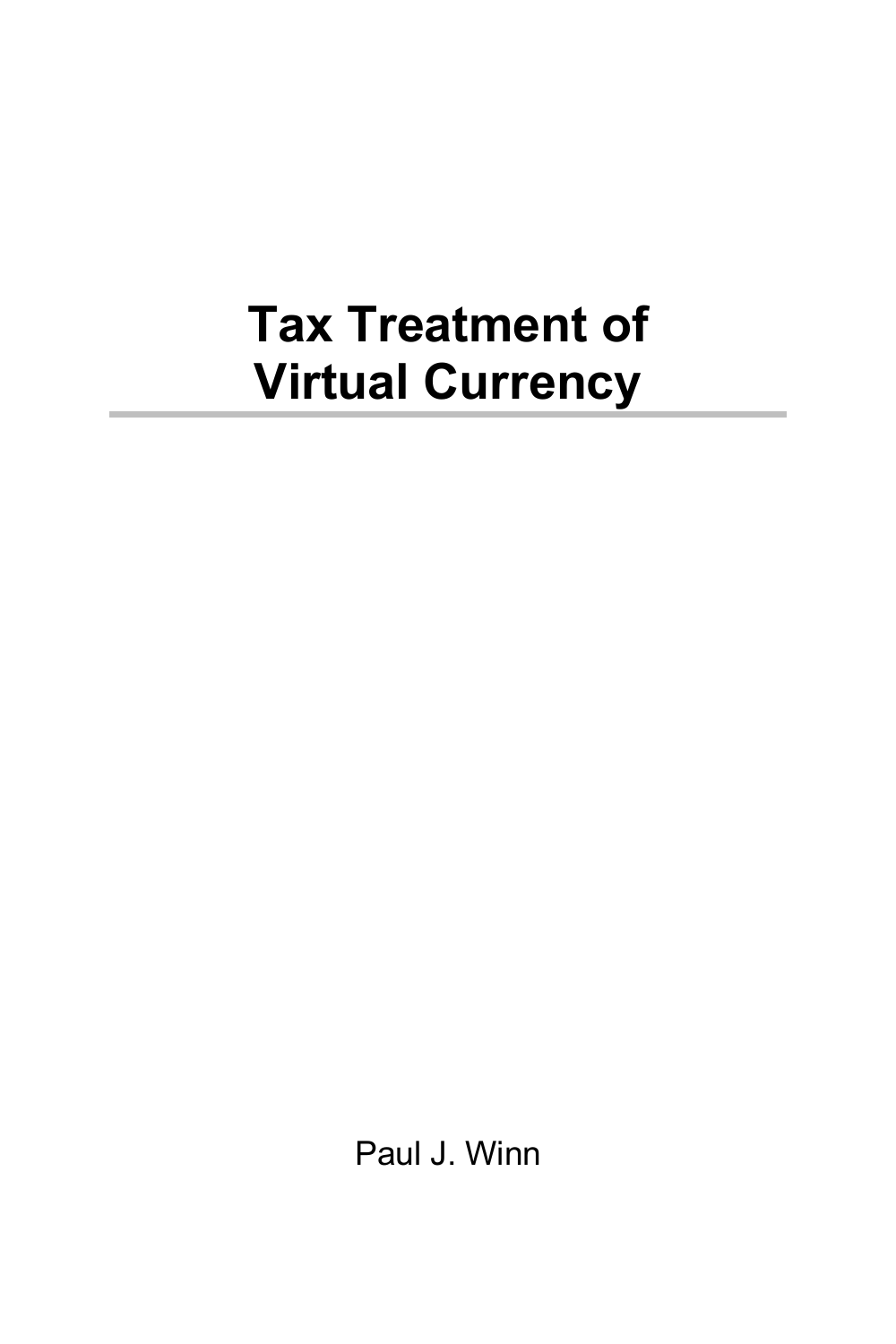## Table of Contents

| Chapter 2 Tax Treatment of Virtual Currency19                   |  |
|-----------------------------------------------------------------|--|
|                                                                 |  |
|                                                                 |  |
|                                                                 |  |
|                                                                 |  |
|                                                                 |  |
| Cost Basis of Virtual Currency Received for Goods or Services21 |  |
|                                                                 |  |
|                                                                 |  |
|                                                                 |  |
| Tax Treatment of Virtual Currency Received for Services26       |  |
|                                                                 |  |
| Virtual Currency Received by an Independent Contractor27        |  |
|                                                                 |  |
| Tax Treatment of Virtual Currency Transactions29                |  |
|                                                                 |  |
| Exchange of Virtual Currency for Other Property31               |  |
| Tax Treatment When Less Than All Virtual Currency Held is       |  |
|                                                                 |  |
|                                                                 |  |